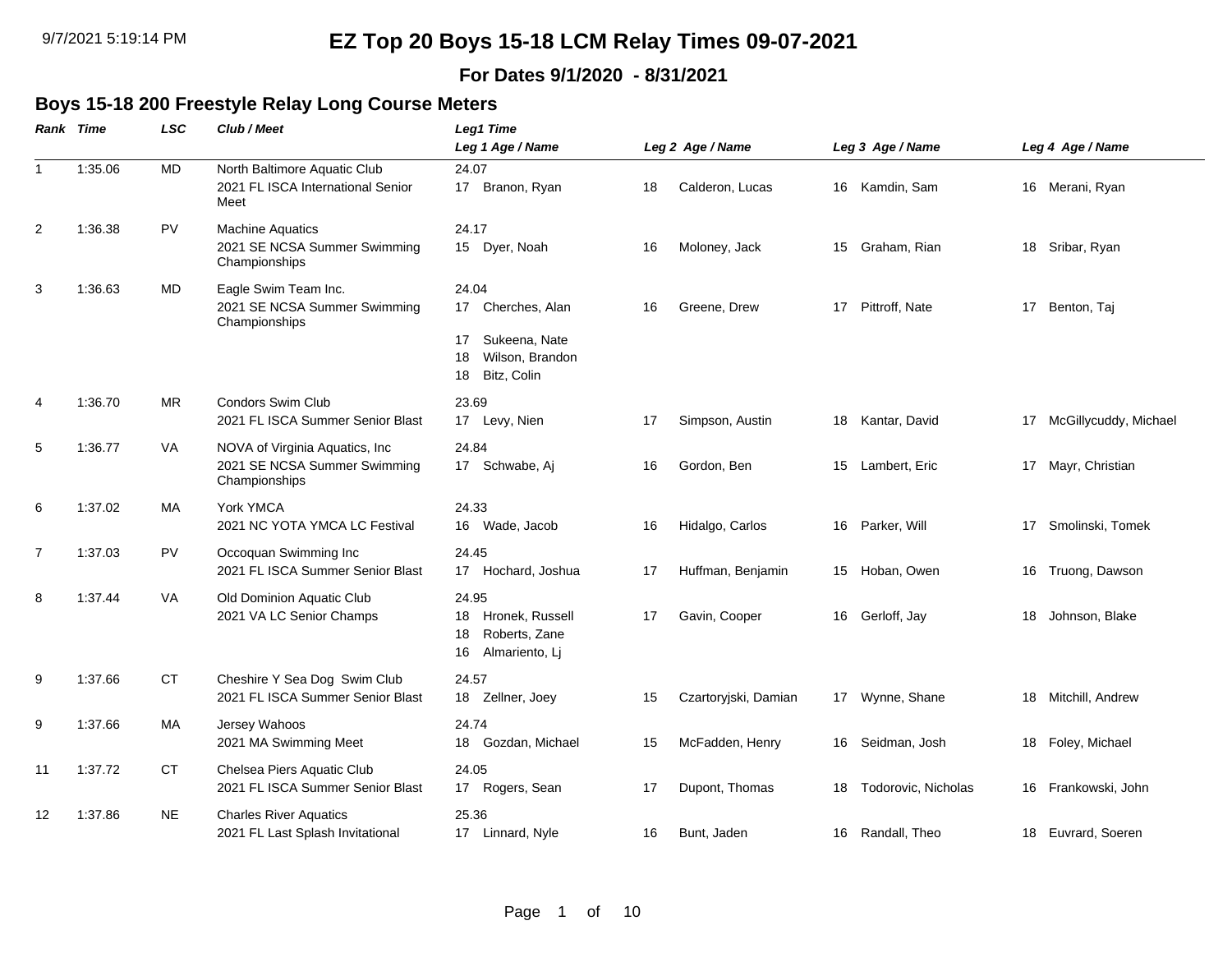| 13 | 1:37.91 | VA        | <b>Quest Swimming</b>                         | 24.11                 |    |                |    |                 |    |                     |
|----|---------|-----------|-----------------------------------------------|-----------------------|----|----------------|----|-----------------|----|---------------------|
|    |         |           | 2021 FL ISCA International Senior<br>Meet     | 16<br>Yeomans, Josiah | 18 | Rogness, Corey | 17 | Duren, Matt     | 15 | Hufford, Ryan       |
| 14 | 1:37.95 | MA        | Germantown Academy Aquatic Club               | 24.27                 |    |                |    |                 |    |                     |
|    |         |           | 2021 SE NCSA Summer Swimming<br>Championships | 16 Freeman, Jay       | 17 | Hamill, Alex   | 15 | Zhou, Andy      | 17 | Maketa, Jack        |
| 15 | 1:37.98 | <b>NJ</b> | <b>Wyckoff YMCA</b>                           | 25.92                 |    |                |    |                 |    |                     |
|    |         |           | 2021 NC YOTA YMCA LC Festival                 | Horkan, Michael<br>18 | 17 | Krause, Jack   | 18 | Paul, Jack      | 18 | Shirman, Mitchell   |
| 16 | 1:38.08 | MA        | York YMCA                                     | 26.08                 |    |                |    |                 |    |                     |
|    |         |           | 2021 MA Swimming Meet                         | Wang, Ethan<br>16     | 17 | Gordon, Daniel | 18 | Thomas, Riley   | 16 | Welker, Nathan      |
| 17 | 1:38.12 | MA        | Upper Main Line YMCA                          | 24.72                 |    |                |    |                 |    |                     |
|    |         |           | 2021 NC YOTA YMCA LC Festival                 | 17 Cary, Kevin        | 16 | Moul, Tommy    | 18 | Christian, Jack | 17 | Smolders, Dylan     |
| 18 | 1:38.22 | <b>VA</b> | Coast Guard Blue Dolphins                     | 24.97                 |    |                |    |                 |    |                     |
|    |         |           | 2021 FL ISCA International Senior<br>Meet     | Parsons, Sam<br>17    | 15 | Sere, Justin   | 18 | Crisci, Aidan   | 18 | Franklin, Alexander |
| 19 | 1:38.30 | <b>NJ</b> | <b>Greater Somerset County YMCA</b><br>Storm  | 25.40                 |    |                |    |                 |    |                     |
|    |         |           | 2021 NC YOTA YMCA LC Festival                 | Bull, Brian<br>18     | 16 | Alexy, Rob     | 17 | Lukacsko, Bryce | 18 | Snyder, Matthew     |
| 20 | 1:38.31 | MA        | Suburban Seahawks Club                        | 24.68                 |    |                |    |                 |    |                     |
|    |         |           | 2021 SE NCSA Summer Swimming<br>Championships | 17<br>Graver, Stephen | 15 | Wang, Jake     | 17 | Wang, Gary      | 17 | Welgosh, Raymond    |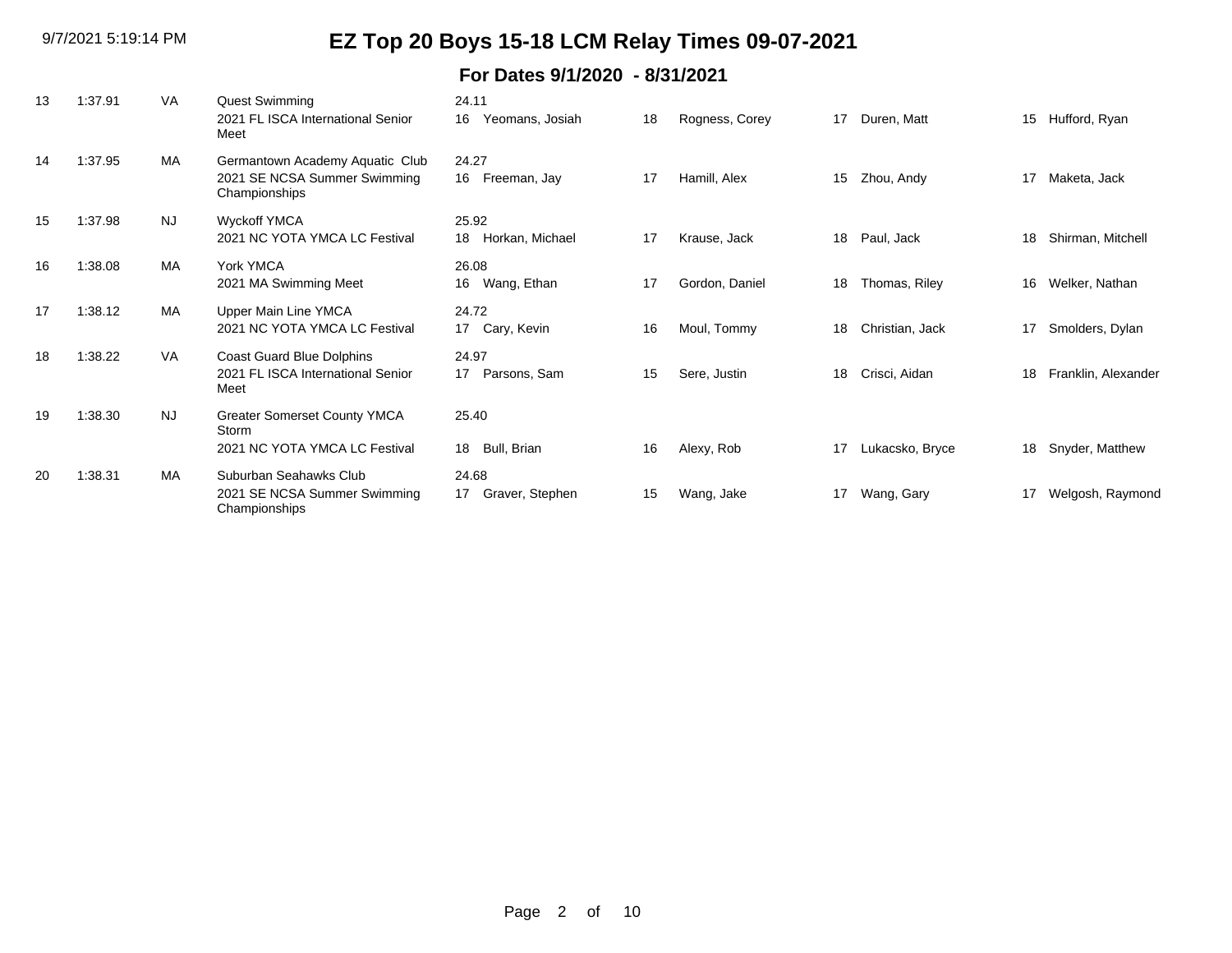## **For Dates 9/1/2020 - 8/31/2021**

## **Boys 15-18 400 Freestyle Relay Long Course Meters**

|              | <b>Rank Time</b> | <b>LSC</b> | Club / Meet                                                                       | Leg1 Time                                              |    |                   |    |                       |    |                    |
|--------------|------------------|------------|-----------------------------------------------------------------------------------|--------------------------------------------------------|----|-------------------|----|-----------------------|----|--------------------|
|              |                  |            |                                                                                   | Leg 1 Age / Name                                       |    | Leg 2 Age / Name  |    | Leg 3 Age / Name      |    | Leg 4 Age / Name   |
| $\mathbf{1}$ | 3:28.40          | <b>MD</b>  | North Baltimore Aquatic Club<br>2021 Speedo Summer<br><b>Championships East</b>   | 51.67<br>17 Branon, Ryan                               | 18 | Calderon, Lucas   |    | 17 Lakatta, Alex      |    | 17 Merani, Ryan    |
| 2            | 3:30.76          | <b>MR</b>  | Long Island Aquatic Club<br>2021 MR TYR Senior Mets Summer<br>LC Champs           | 53.05<br>17 Castrillon, Juancarlos                     | 18 | Swartwout, Billy  |    | 18 Shopis, Nick       |    | 16 Tsai, Alvin     |
| 3            | 3:31.73          | <b>PV</b>  | <b>Machine Aquatics</b><br>2021 SE NCSA Summer Swimming<br>Championships          | 52.00<br>15 Dyer, Noah                                 | 16 | Moloney, Jack     |    | 18 Sribar, Ryan       |    | 16 Seo, Ryan       |
| 4            | 3:32.34          | MR.        | <b>Asphalt Green Unified Aquatics</b><br>2021 Futures Championships -<br>Richmond | 53.45<br>18 Pragnell, Tristan                          | 18 | Sabovic, Adell    |    | 18 Vernhes, Sebastien |    | 17 Lee, Penn       |
| 5            | 3:32.95          | МA         | <b>Western YMCA Wahoos</b><br>2021 NC YOTA YMCA LC Festival                       | 53.00<br>16 Simmons, Liam                              | 17 | Elder, Alek       |    | 16 Reice, Noah        |    | 17 Janton, Tommy   |
| 6            | 3:33.53          | <b>MR</b>  | <b>Empire Swimming</b><br>2021 FL ISCA Summer Senior Blast                        | 53.04<br>18 Kelly, Jack                                | 18 | Vincent, Connor   | 17 | Fedorov, Daniel       |    | 18 Pierce, Adrien  |
| 7            | 3:34.11          | MD         | Eagle Swim Team Inc.<br>2021 SE NCSA Summer Swimming<br>Championships             | 54.63<br>17 Benton, Taj                                | 16 | Greene, Drew      |    | 17 Hu, Simon          |    | 17 Cherches, Alan  |
| 8            | 3:34.14          | VA         | Old Dominion Aquatic Club<br>2021 Futures Championships -<br>Richmond             | 52.46<br>Johnson, Blake<br>18<br>Hronek, Russell<br>18 | 18 | Roberts, Zane     |    | 17 Gavin, Cooper      |    | 16 Gerloff, Jay    |
| 9            | 3:34.23          | VA         | NOVA of Virginia Aquatics, Inc.<br>2021 SE NCSA Summer Swimming<br>Championships  | 54.18<br>17 Schwabe, Aj                                | 16 | Bohlman, Craig    |    | 17 Jobe, Dalton       |    | 17 Mayr, Christian |
| 10           | 3:34.58          | <b>NJ</b>  | <b>Wyckoff YMCA</b><br>2021 NC YOTA YMCA LC Festival                              | 53.95<br>17 Kim, John                                  | 18 | Horkan, Michael   |    | 17 Krause, Jack       | 18 | Shirman, Mitchell  |
| 11           | 3:34.61          | <b>PV</b>  | Occoquan Swimming Inc<br>2021 FL ISCA Summer Senior Blast                         | 53.48<br>17 Hochard, Joshua                            | 17 | Huffman, Benjamin |    | 16 Truong, Dawson     |    | 17 Verosko, John   |
| 12           | 3:34.62          | СT         | Woodbridge Aquatic Club<br>2021 CT Senior Championship LC                         | 54.34<br>17 Arisian, Jake                              | 18 | Woolbert, Ethan   | 18 | Platonov, Edward      |    | 18 Bustos, Arsenio |
| 13           | 3:34.96          | <b>NE</b>  | Gator Swim Club<br>2021 Futures Championships - West<br>Fargo                     | 53.98<br>17 Ayinon, William                            | 16 | Bodet, Theo       |    | 16 Zhang, Alan        |    | 16 Lee, Gabe       |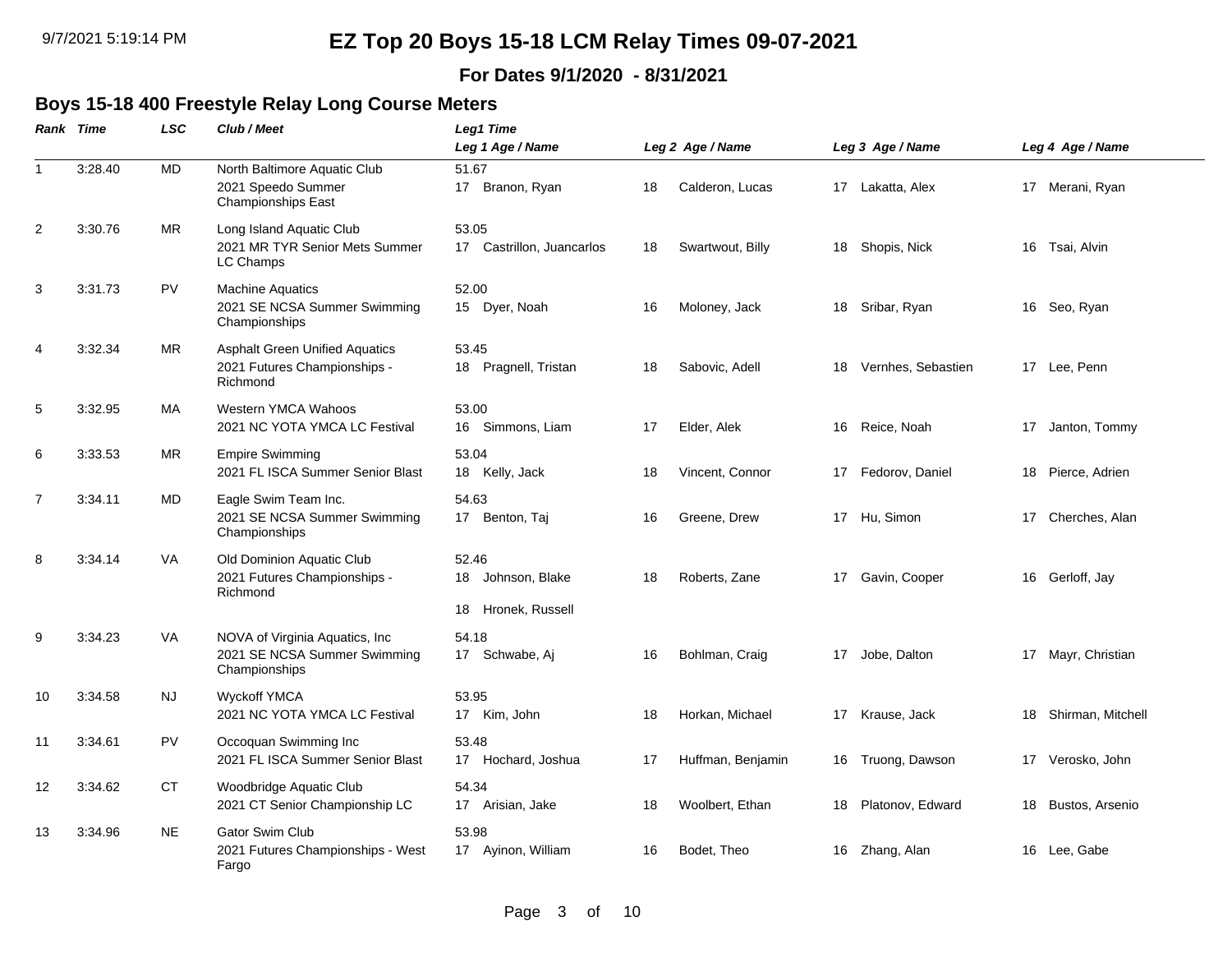| 14 | 3:35.11 | <b>VA</b> | Tide Swimming<br>2021 FL ISCA Summer Senior Blast                                | 54.71<br>Mamaril, Colin<br>16   | 17 | Temme, Ashton       | 16 | Dinunzio, Bobby     | 18 | Hillery, Ryan      |
|----|---------|-----------|----------------------------------------------------------------------------------|---------------------------------|----|---------------------|----|---------------------|----|--------------------|
| 15 | 3:35.95 | VA        | NOVA of Virginia Aquatics, Inc.<br>2021 SE NCSA Summer Swimming<br>Championships | 55.49<br>Belcher, Harry<br>15   | 15 | Lambert, Eric       | 18 | Pfeffer, Nate       | 16 | Gordon, Ben        |
| 16 | 3:36.05 | <b>CT</b> | Chelsea Piers Aquatic Club<br>2021 FL ISCA Summer Senior Blast                   | 53.53<br>17<br>Rogers, Sean     | 17 | Dupont, Thomas      | 18 | Todorovic, Nicholas | 16 | Daniel, Will       |
| 17 | 3:36.07 | NE.       | <b>SOLO Aquatics</b><br>2021 NE PHX 15-O LCM Champs                              | 54.38<br>Xia, Christopher<br>16 | 18 | Van De Water, Ethan | 18 | Hogan, Ryan         | 17 | McLaughlin, Daniel |
| 18 | 3:36.12 | <b>NJ</b> | Lakeland Hills YMCA<br>2021 NC YOTA YMCA LC Festival                             | 54.74<br>17 Lynk, Liam          | 18 | Curreri, James      | 15 | Markowitz, Owen     | 16 | Ostolaza, Dylan    |
| 19 | 3:36.15 | NE.       | <b>Bluefish Swim Club</b><br>2021 Futures Championships -<br>Richmond            | 54.65<br>17<br>Watka, Erik      | 16 | Misto, James        | 17 | Him, Landon         | 17 | Coleman, Nate      |
| 20 | 3:36.29 | MA        | Upper Main Line YMCA<br>2021 NC YOTA YMCA LC Festival                            | 54.46<br>17<br>Smolders, Dylan  | 17 | Sargent, Liam       | 16 | Moul, Tommy         |    | 17 Cary, Kevin     |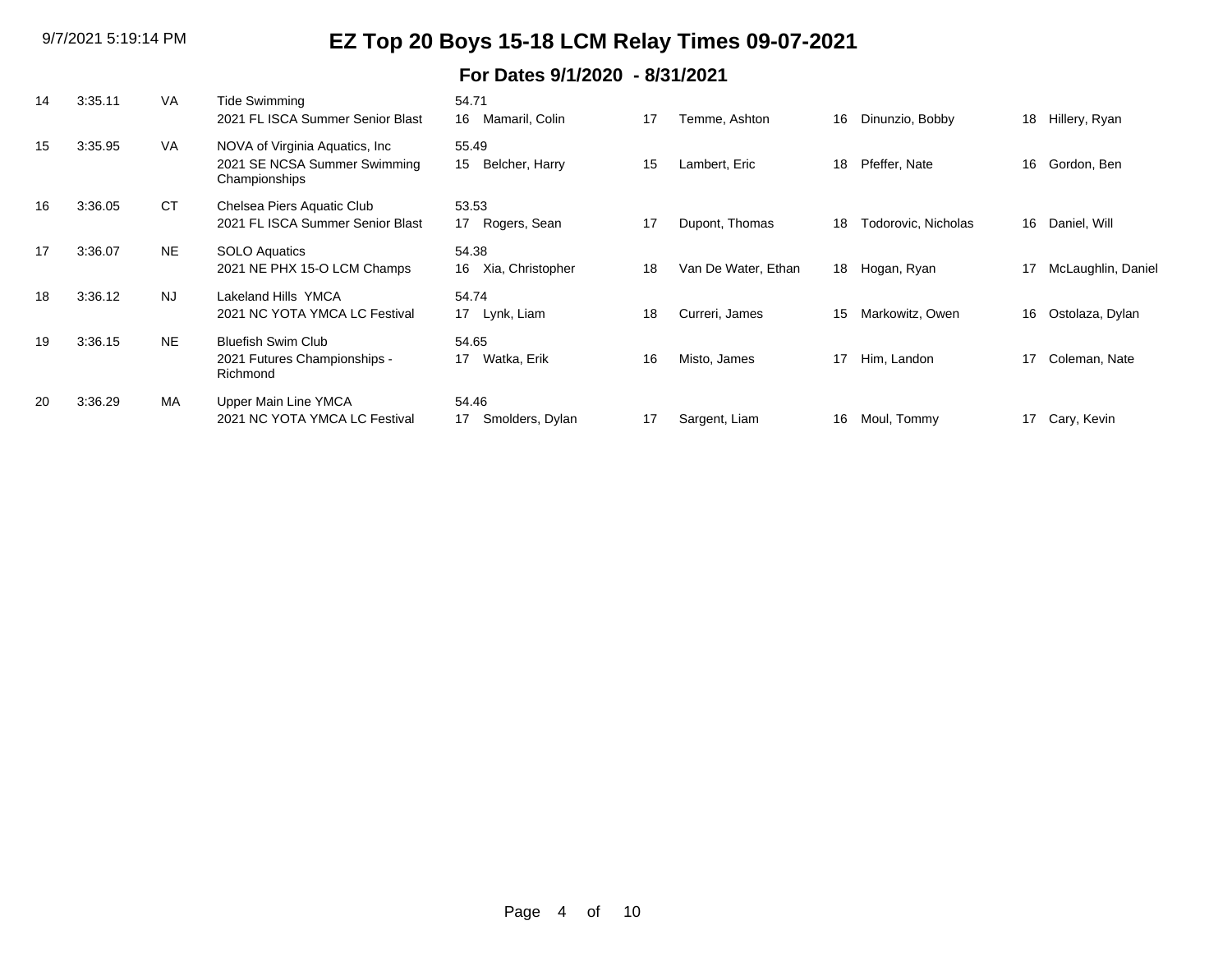## **For Dates 9/1/2020 - 8/31/2021**

## **Boys 15-18 800 Freestyle Relay Long Course Meters**

|                | <b>Rank Time</b> | <b>LSC</b> | Club / Meet                                                                      | Leg1 Time                                                                                                                                          |    |                        |                       |                  |                     |  |
|----------------|------------------|------------|----------------------------------------------------------------------------------|----------------------------------------------------------------------------------------------------------------------------------------------------|----|------------------------|-----------------------|------------------|---------------------|--|
|                |                  |            |                                                                                  | Leg 1 Age / Name<br>Leg 2 Age / Name                                                                                                               |    |                        | Leg 3 Age / Name      | Leg 4 Age / Name |                     |  |
| $\mathbf{1}$   | 7:39.24          | PV         | Nation's Capital Swim Club<br>2021 Futures Championships -<br>Richmond           | 1:54.72<br>17 Gentry, Landon                                                                                                                       | 17 | Stankovich, Ben        | 17 Kopac, Christopher |                  | 18 Feyerick, Brett  |  |
| $\overline{2}$ | 7:39.99          | <b>PV</b>  | The Fish<br>2021 Speedo Summer<br><b>Championships East</b>                      | 1:52.19<br>16 Ewing, J.T.                                                                                                                          | 17 | Do, Aiken              | 17 McKenzie, Collin   |                  | 18 O'Brien, Sam     |  |
| 3              | 7:40.09          | MD         | North Baltimore Aquatic Club<br>2021 Speedo Summer<br><b>Championships East</b>  | 1:52.94<br>17 Branon, Ryan                                                                                                                         | 17 | Lakatta, Alex          | 18 Calderon, Lucas    |                  | 17 Merani, Ryan     |  |
| 4              | 7:45.56          | <b>MR</b>  | Long Island Aquatic Club<br>2021 MR TYR Senior Mets Summer<br>LC Champs          | 1:53.57<br>18 Swartwout, Billy<br>Giardinelli, Matthew<br>17<br>17<br>Biryukov, Michael                                                            | 17 | Castrillon, Juancarlos | 18 Schimmel, Griffen  |                  | 16 Tsai, Alvin      |  |
| 5              | 7:47.15          | <b>VA</b>  | NOVA of Virginia Aquatics, Inc.<br>2021 SE NCSA Summer Swimming<br>Championships | 1:56.23<br>Schwabe, Aj<br>17<br>Belcher, Harry<br>15<br>Mayr, Christian<br>17<br>Wassmer, Owen<br>17<br>Lambert. Eric<br>15<br>Sweetser, Sam<br>17 | 16 | Bohlman, Craig         | 18 Pfeffer, Nate      |                  | 17 Jobe, Dalton     |  |
| 6              | 7:48.54          | МA         | Germantown Academy Aquatic Club<br>2021 SE NCSA Summer Swimming<br>Championships | 1:57.08<br>17 Maketa, Jack                                                                                                                         | 16 | Freeman, Jay           | 17 Morrissey, Henry   |                  | 15 D'Ariano, Landon |  |
| 7              | 7:49.20          | PV.        | <b>Machine Aquatics</b><br>2021 SE NCSA Summer Swimming<br>Championships         | 1:55.38<br>15 Dyer, Noah                                                                                                                           | 16 | Moloney, Jack          | 16 Seo, Ryan          |                  | 18 Sribar, Ryan     |  |
| 8              | 7:49.64          | NJ         | <b>Scarlet Aquatics</b><br>2021 Speedo Summer<br><b>Championships East</b>       | 1:57.29<br>17 Bendoraitis, Steven                                                                                                                  | 15 | Poplawski, Richard     | 15 Lee, Eric          |                  | 18 Uribe, Brian     |  |
| 9              | 7:49.71          | MR         | Badger Swim Club, Inc.<br>2021 MR TYR Senior Mets Summer<br>LC Champs            | 1:56.48<br>18 Fenlon, Matthew                                                                                                                      | 16 | Lee, Christian         | 17 Hardart, Max       |                  | 17 Amato, Jason     |  |
| 10             | 7:51.36          | МA         | <b>Western YMCA Wahoos</b><br>2021 NC YOTA YMCA LC Festival                      | 1:56.55<br>16 Simmons, Liam                                                                                                                        | 16 | Reice, Noah            | 17 Elder, Alek        |                  | 17 Janton, Tommy    |  |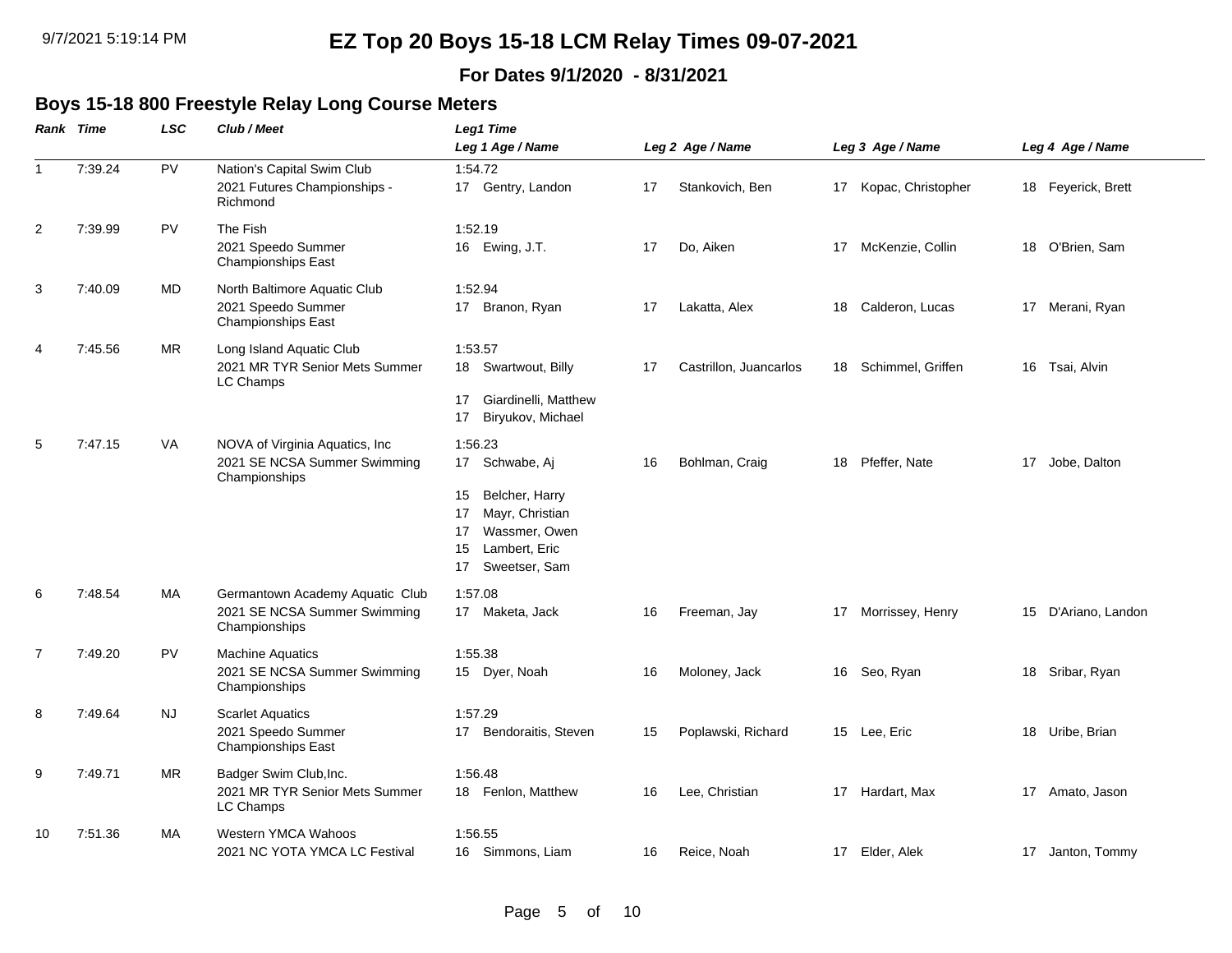| 11 | 7:53.93 | VA        | Old Dominion Aquatic Club<br>2021 Futures Championships -<br>Richmond            | 1:54.40<br>Johnson, Blake<br>18             | 16 | Mauldin, Ben        | 16 | Gerloff, Jay         | 17 | Gavin, Cooper     |
|----|---------|-----------|----------------------------------------------------------------------------------|---------------------------------------------|----|---------------------|----|----------------------|----|-------------------|
| 12 | 7:54.22 | <b>NJ</b> | <b>Wyckoff YMCA</b><br>2021 NC YOTA YMCA LC Festival                             | 1:58.74<br>17 Kim, John                     | 18 | Paul, Jack          | 18 | Gamper, Andrew       | 18 | Shirman, Mitchell |
| 13 | 7:54.96 | VA        | <b>Quest Swimming</b><br>2021 VA LC Senior Champs                                | 1:56.20<br>Hufford, Ryan<br>15 <sub>1</sub> | 17 | Duren, Matt         | 18 | Dean, Blakely        | 17 | Thomas, Caleb     |
| 14 | 7:56.35 | VA        | <b>Tide Swimming</b><br>2021 VA LC Senior Champs                                 | 1:57.99<br>Hillery, Ryan<br>18              | 16 | Dinunzio, Bobby     | 16 | Mamaril, Colin       | 17 | Temme, Ashton     |
| 15 | 7:56.73 | <b>MA</b> | Upper Main Line YMCA<br>2021 NC YOTA YMCA LC Festival                            | 1:58.38<br>17 Smolders, Dylan               | 17 | Sargent, Liam       | 16 | Moul, Tommy          | 17 | Cary, Kevin       |
| 16 | 7:57.61 | <b>VA</b> | Coast Guard Blue Dolphins<br>2021 VA LC Senior Champs                            | 2:00.28<br>Crisci, Aidan<br>18              | 18 | Franklin, Alexander | 17 | Whetstine, Clayton   | 18 | Barrows, Nick     |
| 17 | 7:58.09 | <b>NE</b> | <b>Bluefish Swim Club</b><br>2021 Futures Championships -<br>Richmond            | 1:58.27<br>Watka, Erik<br>17                | 16 | Misto, James        | 17 | Him, Landon          | 17 | Dubey, Mitch      |
| 18 | 7:59.25 | <b>NJ</b> | Lakeland Hills YMCA<br>2021 NC YOTA YMCA LC Festival                             | 1:59.32<br>Markowitz, Owen<br>15            | 18 | Curreri, James      | 17 | Lynk, Liam           | 16 | Ostolaza, Dylan   |
| 19 | 8:00.88 | <b>NE</b> | <b>Gator Swim Club</b><br>2021 Futures Championships - West<br>Fargo             | 1:56.77<br>Lee, Gabe<br>16                  | 17 | Ayinon, William     | 16 | Zhang, Alan          | 16 | Bodet, Theo       |
| 20 | 8:01.61 | <b>MR</b> | <b>Asphalt Green Unified Aquatics</b><br>2021 NI LC Senior Zone<br>Championships | 1:58.86<br>Zhang, Dylan<br>16               | 16 | McKenna, Rodin      | 17 | Dorsey-Reyes, Daijin |    | 16 Zhang, Eric    |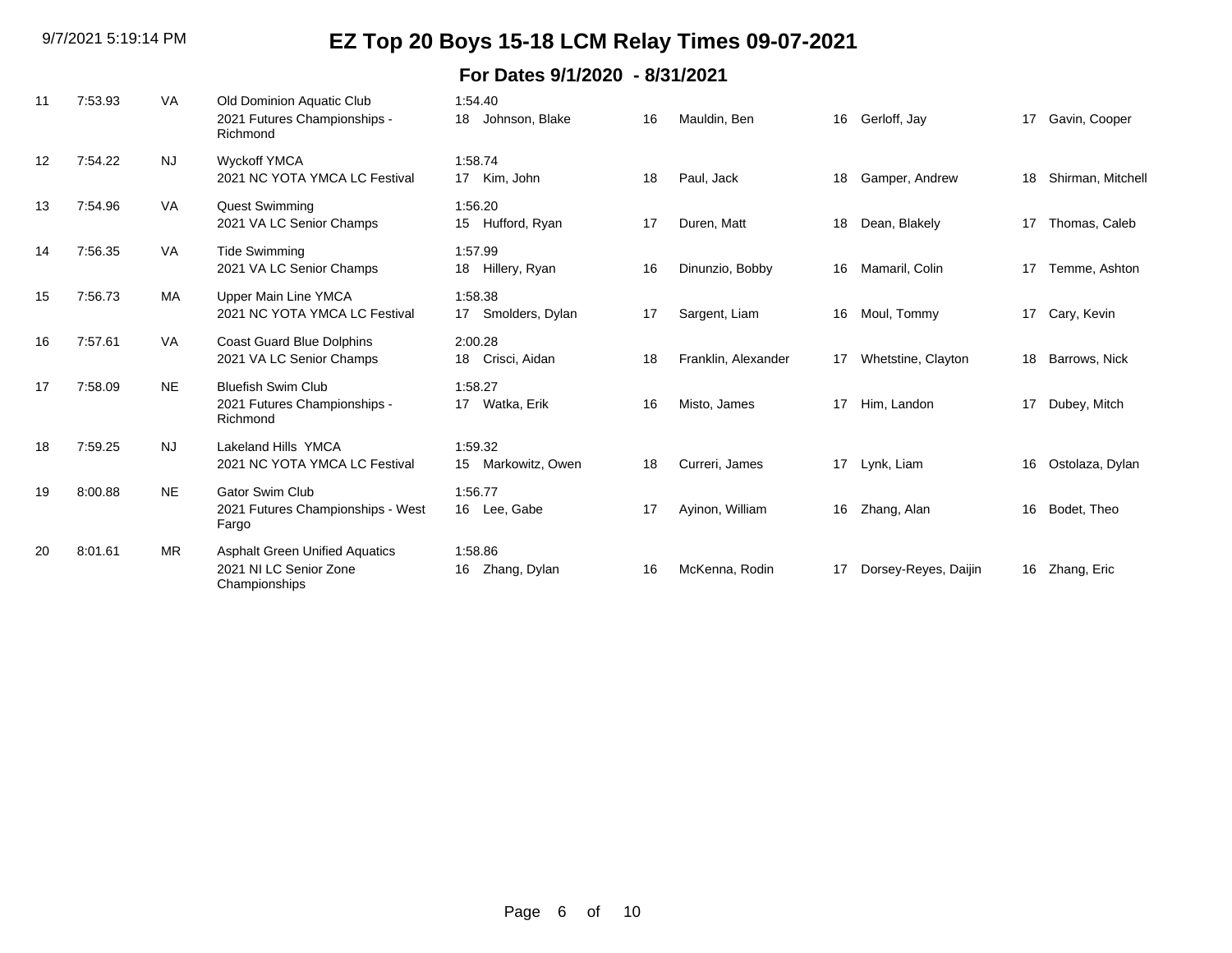## **For Dates 9/1/2020 - 8/31/2021**

# **Boys 15-18 200 Medley Relay Long Course Meters**

|              | <b>Rank Time</b> | LSC       | Club / Meet                                                                     | <b>Leg1 Time</b><br>Leg 1 Age / Name                                                                                  |    | Leg 2 Age / Name   |    | Leg 3 Age / Name     |    | Leg 4 Age / Name   |
|--------------|------------------|-----------|---------------------------------------------------------------------------------|-----------------------------------------------------------------------------------------------------------------------|----|--------------------|----|----------------------|----|--------------------|
| $\mathbf{1}$ | 1:46.01          | MD        | North Baltimore Aquatic Club<br>2021 FL ISCA International Senior<br>Meet       | 27.88<br>17 Lakatta, Alex                                                                                             | 16 | Merani, Ryan       | 17 | Branon, Ryan         |    | 18 Calderon, Lucas |
| 2            | 1:46.18          | MA        | York YMCA<br>2021 MA Swimming Meet                                              | 27.55<br>16 Welker, Nathan                                                                                            | 18 | Fatta, Tanner      | 18 | Thomas, Riley        |    | 17 Gordon, Daniel  |
| 3            | 1:46.86          | VA.       | <b>Coast Guard Blue Dolphins</b><br>2021 FL ISCA International Senior<br>Meet   | 27.38<br>17<br>Whetstine, Clayton<br>Barrows, Nick<br>18<br>Crisci, Aidan<br>18                                       | 17 | Muench, Cooper     | 18 | Franklin, Alexander  | 17 | Parsons, Sam       |
| 3            | 1:46.86          | СT        | Cheshire Y Sea Dog Swim Club<br>2021 FL ISCA Summer Senior Blast                | Hanke, Sam<br>18                                                                                                      | 18 | Mitchill, Andrew   | 15 | Czartoryjski, Damian | 18 | Zellner, Joey      |
| 5            | 1:46.89          | MD        | Eagle Swim Team Inc.<br>2021 SE NCSA Summer Swimming<br>Championships           | 27.13<br>17<br>Cherches, Alan<br>Wilson, Brandon<br>18<br>Sukeena, Nate<br>17<br>Bitz, Colin<br>18<br>Hu, Simon<br>17 | 15 | Bowers, Caiden     | 17 | Benton, Taj          | 16 | Greene, Drew       |
| 6            | 1:47.71          | <b>NJ</b> | <b>Lakeland Hills YMCA</b><br>2021 NC YOTA YMCA LC Festival                     | 26.75<br>Curreri, James<br>18                                                                                         | 17 | Lynk, Liam         | 17 | McNamara, Kevin      | 16 | Ostolaza, Dylan    |
| 6            | 1:47.71          | MA        | Suburban Seahawks Club<br>2021 SE NCSA Summer Swimming<br>Championships         | 27.96<br>18<br>Undercofler, Jack<br>Fechtman, Dj<br>18<br>Wang, Gary<br>17                                            | 15 | Wang, Jake         | 15 | Johnson, Jacob       |    | 17 Graver, Stephen |
| 8            | 1:47.81          | VA        | <b>Quest Swimming</b><br>2021 FL ISCA International Senior<br>Meet              | 28.28<br>17 Duren, Matt                                                                                               | 18 | Menninger, Jason   | 17 | Dean, Blakely        | 16 | Yeomans, Josiah    |
| 9            | 1:48.33          | VA        | NOVA of Virginia Aquatics, Inc<br>2021 SE NCSA Summer Swimming<br>Championships | 27.63<br>16 Farney, Thomas                                                                                            | 15 | Silva, Pablo       | 16 | Naoroz, Devin        |    | 17 Mayr, Christian |
| 10           | 1:48.37          | NJ        | Fanwood-Scotch Plains YMCA<br>2021 NC YOTA YMCA LC Festival                     | 28.98<br>16 Park, Richard                                                                                             | 17 | Betances, Darien   | 18 | Gurski, Joseph       | 17 | Sharifian, Hirad   |
| 11           | 1:48.43          | MD        | Naval Academy Aquatic Club<br>2021 FL ISCA Summer Senior Blast                  | Rich, Andrew<br>16                                                                                                    | 17 | Cunningham, Jaydon | 18 | Campbell, Andrew     | 16 | Rene, Damian       |

Page 7 of 10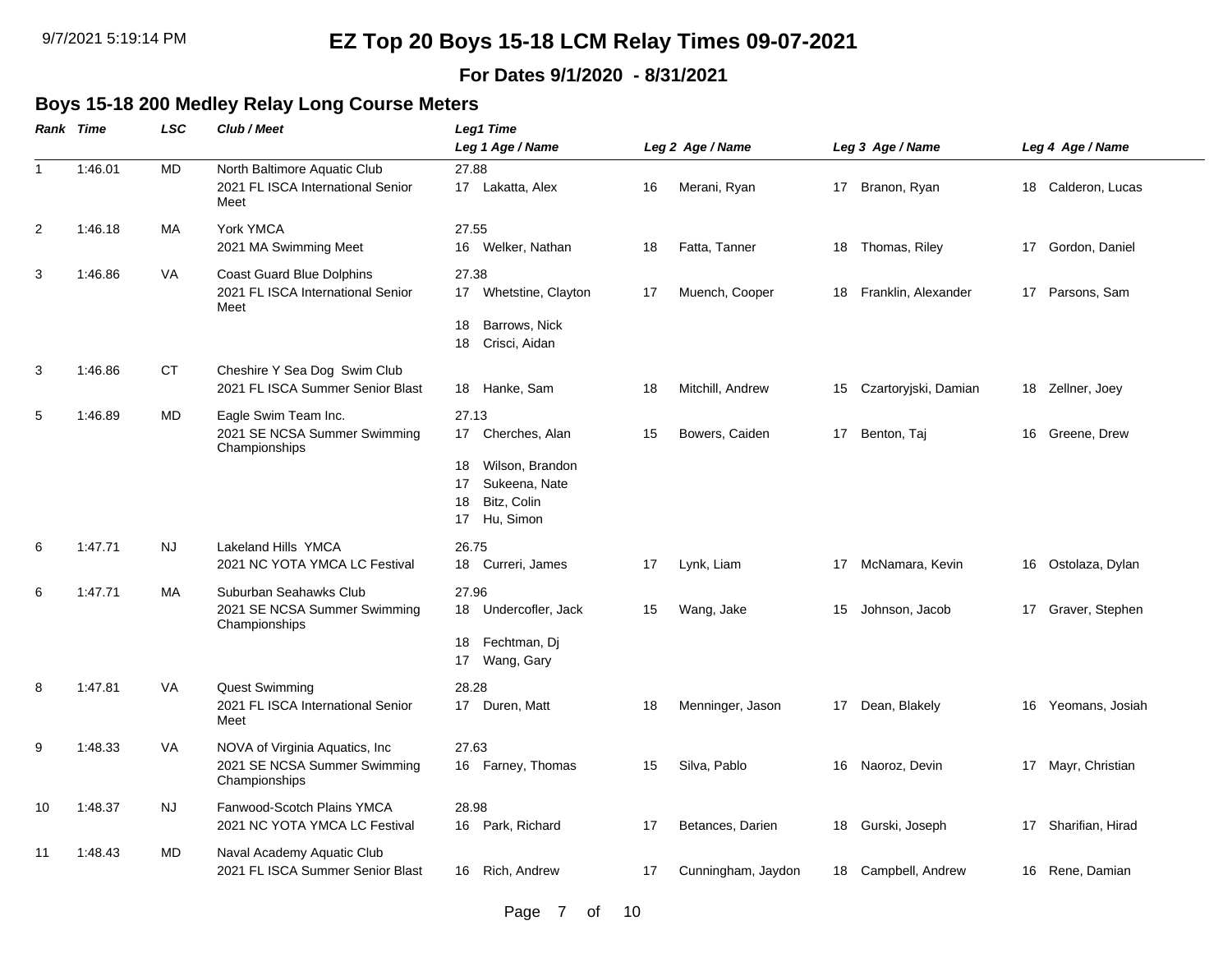| 12 | 1:48.58 | MA        | Germantown Academy Aquatic Club<br>2021 SE NCSA Summer Swimming<br>Championships | 28.21<br>17<br>Hamill, Alex    | 15 | D'Ariano, Landon | 17 | Maketa, Jack  | 16 | Freeman, Jay        |
|----|---------|-----------|----------------------------------------------------------------------------------|--------------------------------|----|------------------|----|---------------|----|---------------------|
| 13 | 1:48.83 | MA        | Upper Main Line YMCA<br>2021 NC YOTA YMCA LC Festival                            | 27.33<br>Christian, Jack<br>18 | 17 | Smolders, Dylan  | 16 | Moul, Tommy   | 17 | Cary, Kevin         |
| 14 | 1:49.00 | VA        | <b>Tide Swimming</b><br>2021 VA LC Senior Champs                                 | 28.90<br>Dinunzio, Bobby<br>16 | 17 | Hutchinson, Joe  | 17 | Temme, Ashton | 18 | Hillery, Ryan       |
| 15 | 1:49.15 | <b>NJ</b> | <b>Wyckoff YMCA</b><br>2021 NC YOTA YMCA LC Festival                             | 27.81<br>Horkan, Michael<br>18 | 17 | Kim, Christian   | 17 | Krause, Jack  | 18 | Shirman, Mitchell   |
| 16 | 1:49.19 | <b>MD</b> | Monocacy Aquatic Club<br>2021 FL ISCA Summer Senior Blast                        | 18 Currie, Gavin               | 18 | Gibson, Kyle     | 18 | Bauer, Carson | 17 | Torres, Matteo      |
| 17 | 1:49.23 | <b>NI</b> | <b>STAR Swimming</b><br>2021 NI STAR Niagara Virtual S                           | 27.92<br>Kruglov, Max<br>17    | 18 | Eisenmann, Zach  | 17 | Hewett, lan   | 16 | Gasiewicz, Aaron    |
| 18 | 1:49.54 | MA        | Jersey Wahoos<br>2021 MA Swimming Meet                                           | 28.25<br>Seidman, Josh<br>16   | 18 | Gozdan, Michael  | 15 | Moyer, Jd     | 15 | McFadden, Henry     |
| 19 | 1:49.82 | <b>CT</b> | Cheshire Y Sea Dog Swim Club<br>2021 FL ISCA Summer Senior Blast                 | Fantano, Derek<br>17           | 17 | Chen, Eddy       | 17 | Wynne, Shane  | 18 | Adlianitski, Martin |
| 20 | 1:49.89 | MD.       | North Baltimore Aquatic Club<br>2021 FL ISCA International Senior<br>Meet        | 28.27<br>Kamdin, Sam<br>16     | 16 | Schrepfer, Brody | 17 | Lloyd, Bryce  | 16 | Koebel, John        |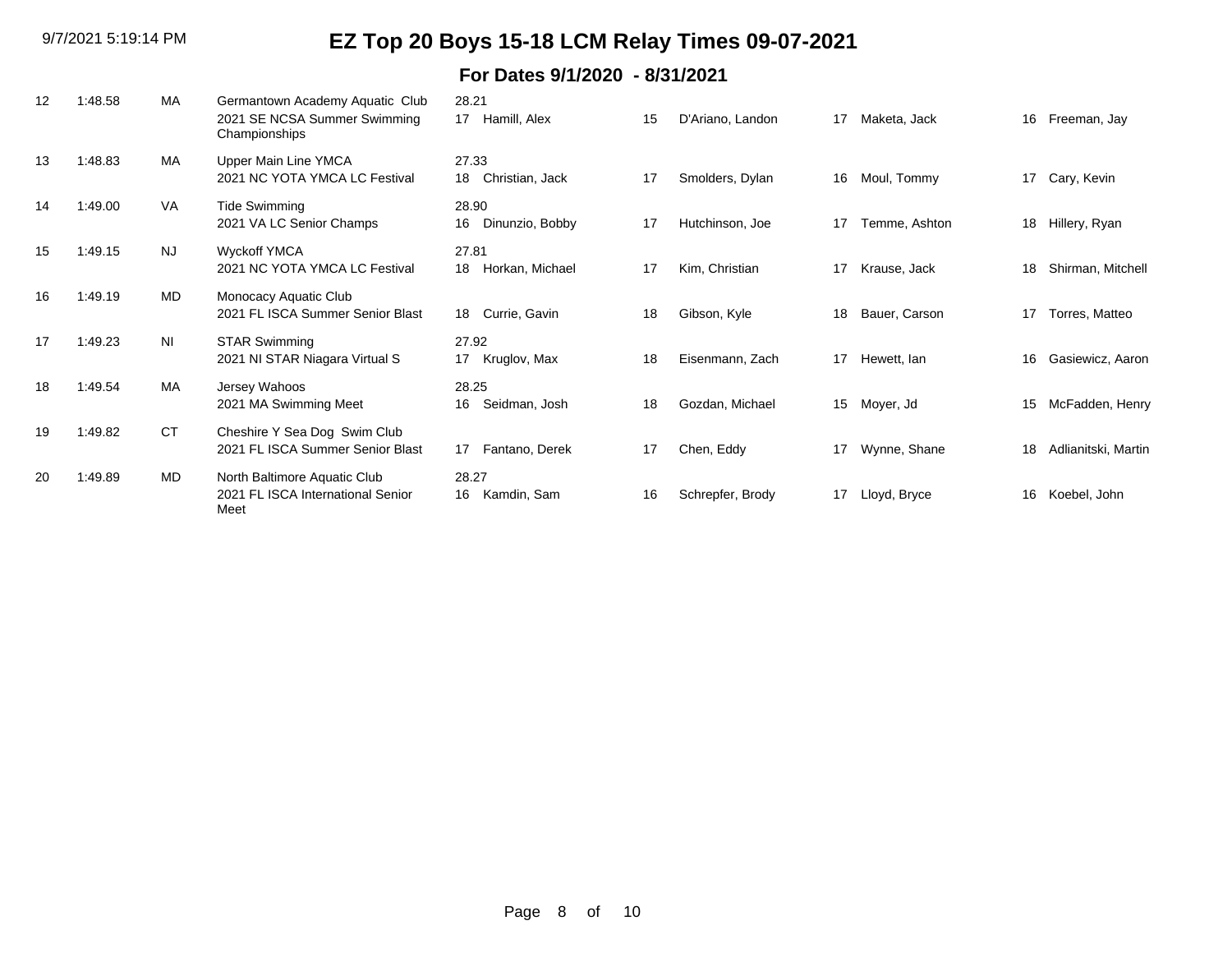## **For Dates 9/1/2020 - 8/31/2021**

## **Boys 15-18 400 Medley Relay Long Course Meters**

|                | <b>Rank Time</b> | LSC       | Club / Meet                                                                      | Leg1 Time                                                          |    |                  |    |                    |    |                    |
|----------------|------------------|-----------|----------------------------------------------------------------------------------|--------------------------------------------------------------------|----|------------------|----|--------------------|----|--------------------|
|                |                  |           |                                                                                  | Leg 1 Age / Name                                                   |    | Leg 2 Age / Name |    | Leg 3 Age / Name   |    | Leg 4 Age / Name   |
| $\mathbf{1}$   | 3:50.50          | PV        | The Fish<br>2021 Speedo Summer<br>Championships East                             | 57.88<br>18 O'Brien, Sam                                           | 17 | McKenzie, Collin |    | 16 Ewing, J.T.     |    | 17 Do, Aiken       |
| $\overline{c}$ | 3:52.11          | <b>MR</b> | Long Island Aquatic Club<br>2021 MR TYR Senior Mets Summer<br>LC Champs          | 57.92<br>18 Swartwout, Billy                                       | 17 | Chang, Matthew   | 18 | Davidoff, Ryan     |    | 18 Shopis, Nick    |
| 3              | 3:53.67          | <b>MD</b> | North Baltimore Aquatic Club<br>2021 Speedo Summer<br><b>Championships East</b>  | 59.23<br>17 Lakatta, Alex                                          | 17 | Merani, Ryan     | 17 | Branon, Ryan       | 18 | Calderon, Lucas    |
| 4              | 3:53.82          | <b>MA</b> | York YMCA<br>2021 Speedo Summer<br>Championships East                            | 58.99<br>16 Welker, Nathan                                         | 18 | Fatta, Tanner    | 17 | Gordon, Daniel     |    | 18 Morgan, Levi    |
| 5              | 3:54.55          | <b>PV</b> | <b>Machine Aquatics</b><br>2021 SE NCSA Summer Swimming<br>Championships         | 59.42<br>17 Kohn, Will                                             | 17 | Carman, Jack     | 15 | Graham, Rian       |    | 15 Dyer, Noah      |
| 6              | 3:55.46          | <b>NJ</b> | YMCA of Greater Monmouth County<br>2021 NC YOTA YMCA LC Festival                 | 1:01.64<br>17 Truscio, Kevin                                       | 18 | Citta, Dylan     | 18 | Adams, Hunter      |    | 17 Condon, Luke    |
| $\overline{7}$ | 3:56.10          | CT        | Cheshire Y Sea Dog Swim Club<br>2021 FL ISCA Summer Senior Blast                 | 59.07<br>18 Hanke, Sam                                             | 18 | Mitchill, Andrew | 17 | Wynne, Shane       |    | 18 Zellner, Joey   |
| 8              | 3:56.47          | VA        | Lynchburg YMCA Swim Team<br>2021 VA LC Senior Champs                             | 58.31<br>16 Whitfield, Brendan                                     | 17 | Marotta, Michael |    | 15 Mills, Jack     |    | 15 Gordon, Jc      |
| 9              | 3:56.89          | MD        | Eagle Swim Team Inc.<br>2021 SE NCSA Summer Swimming<br>Championships            | Cherches, Alan<br>17                                               | 17 | Pittroff, Nate   | 17 | Benton, Taj        | 16 | Greene, Drew       |
| 10             | 3:57.56          | VA        | NOVA of Virginia Aquatics, Inc<br>2021 SE NCSA Summer Swimming<br>Championships  | 58.93<br>Farney, Thomas<br>16                                      | 15 | Silva, Pablo     | 17 | Farney, Andrew     | 16 | Bohlman, Craig     |
|                |                  |           |                                                                                  | McCann, Jack<br>18<br>Naoroz, Devin<br>16<br>Mayr, Christian<br>17 |    |                  |    |                    |    |                    |
| 11             | 3:57.88          | <b>MA</b> | Germantown Academy Aquatic Club<br>2021 SE NCSA Summer Swimming<br>Championships | 59.94<br>17 Hamill, Alex                                           | 15 | D'Ariano, Landon |    | 17 Maketa, Jack    | 16 | Freeman, Jay       |
| 11             | 3:57.88          | <b>NJ</b> | <b>Lakeland Hills YMCA</b><br>2021 NC YOTA YMCA LC Festival                      | 57.42<br>18 Curreri, James                                         | 17 | Lynk, Liam       |    | 17 McNamara, Kevin |    | 16 Ostolaza, Dylan |